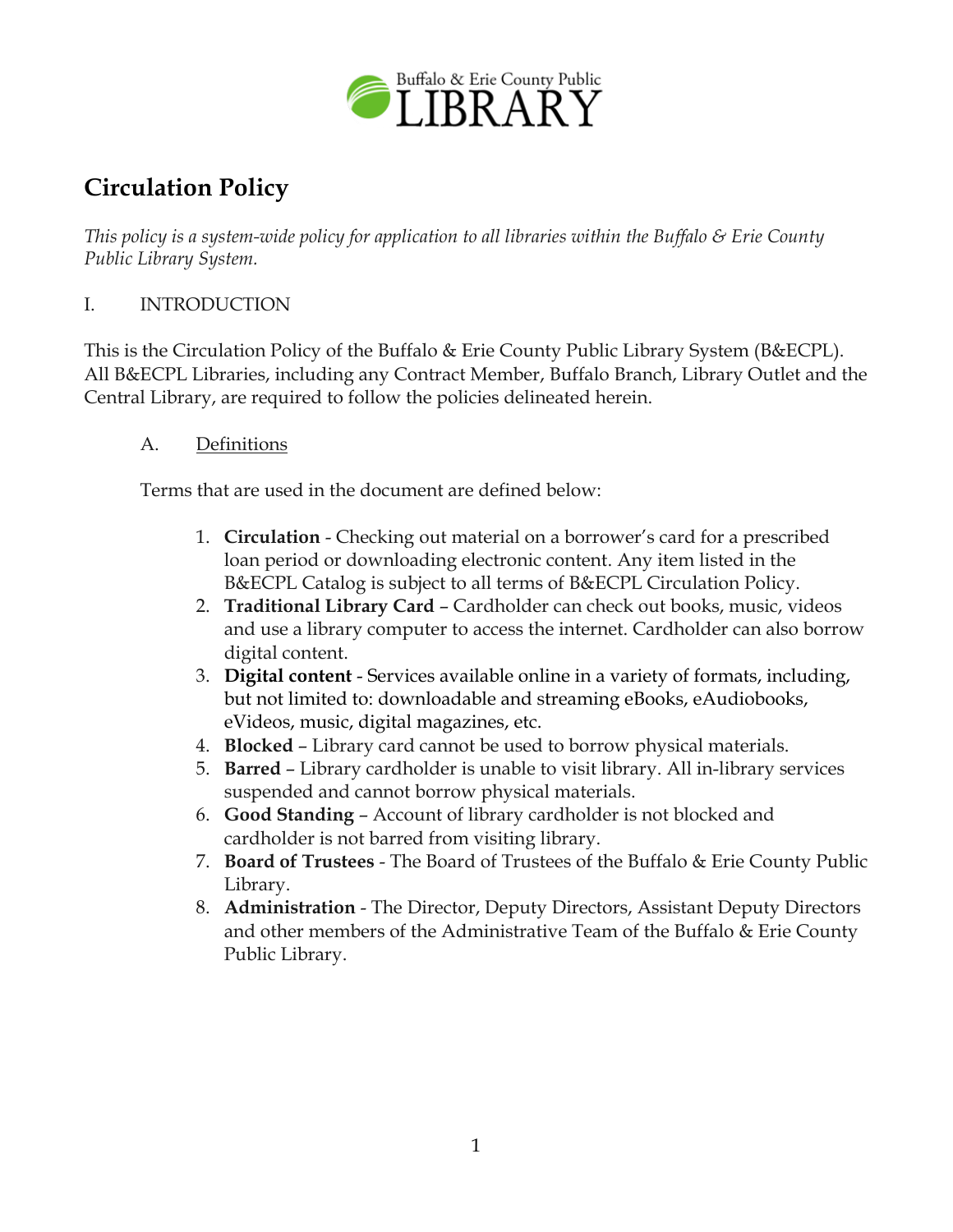#### II. REGISTRATION

#### A. Eligible Borrowers

Erie County residents and specified non-residents are eligible for borrowing privileges, provided they meet identification requirements as established by the Administration. Some restrictions may apply.

- 1. All persons who live, work, own property or attend school in Erie County are eligible for borrowing privileges at no charge, except as noted herein.
- 2. Other residents of New York State are eligible for borrowing privileges at a charge (effective April 18, 2005). "Other" New York State borrower privileges will expire every 12 months.

#### B. Types of Library Cards

- 1. **Traditional** Both in-library and digital content
	- a. **Youth** 16 and under; parent/guardian permission required
	- b. **Adult** persons age 17 and older
- 2. **Student Digital Card** Limited to digital content; available to children through grade 12 enrolled in Erie County schools

Library cards are further defined by borrower profiles, which identify the quantities and types of material that a borrower may check out or other privileges a library patron may enjoy.

#### C. Application

Eligible borrowers must complete the appropriate application.

- 1. Erie County Residents:
	- a. To obtain a traditional library card, the applicant may apply online or appear in person or qualify for a Proxy Application.
	- b. A valid Erie County address and an email address are required to complete the online application.
	- c. Youth must have the consent of parent/legal guardian to obtain a traditional card. Absent consent, a Student Digital Card may be issued.
- 2. Non-Residents:
	- a. To obtain a traditional library card, the applicant must appear in person or qualify for a Proxy Application and provide required identification and documentation.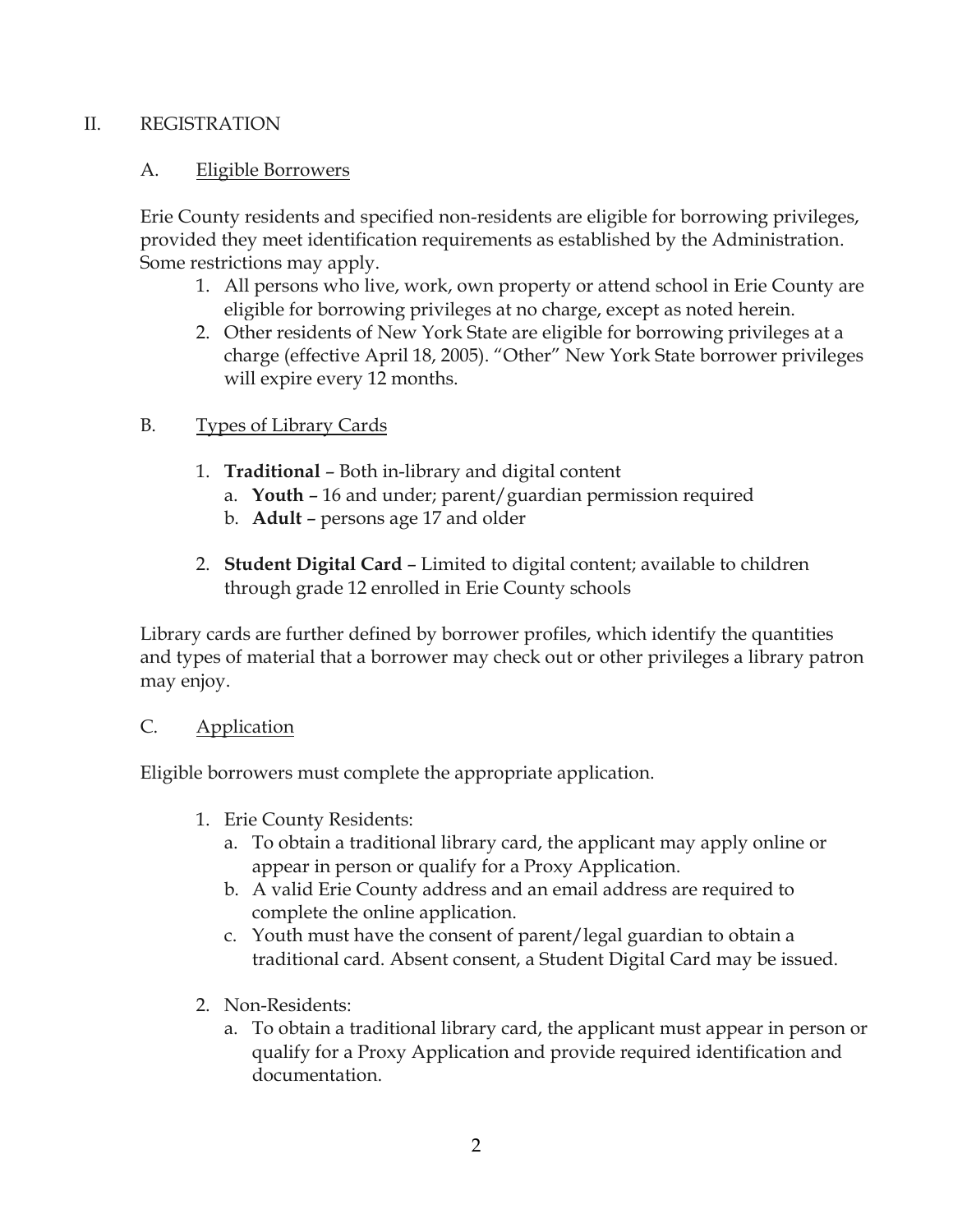b. To obtain a Student Digital Card, the applicant may apply online and provide a valid address and email address. Proof of enrollment in Erie County school may be requested.

#### D. Registration Term

Unless otherwise specified, B&ECPL library cards do not expire. Library cardholders are subject to periodic verification of their contact information.

#### III. BORROWER PRIVILEGES AND RESPONSIBILITIES

#### A. General

- 1. A valid B&ECPL library card will be honored at all B&ECPL locations. A valid library card includes photocopies of the card as well as barcodes on smart devices and mobile apps. Possession of a valid card implies authorized use.
- 2. The borrower is responsible for all use of the library card and assumes liability for charges incurred for lost, stolen, or damaged items. The borrower is responsible for returning all borrowed items in clean condition, free from insects, pests or other contaminants.
- 3. Borrowers must immediately report lost or stolen cards to any B&ECPL location. Failure to do so will result in the borrower being held financially responsible for any charges incurred due to lost, stolen, or damaged items.
- 4. Borrowers are responsible for notifying the B&ECPL of any change of contact information including mailing address, email address or telephone number.

#### B. Circulation

- 1. Borrowers may check out material from any B&ECPL location. Unless otherwise specified, the material may be returned to any B&ECPL location.
- 2. Items may be renewed in accordance with B&ECPL policy provided the borrower's account is in good standing, the items are not overdue and/or are not on a request list.
- 3. Circulating material is shared on a system-wide basis. The B&ECPL will provide access to any circulating item listed in the B&ECPL Catalog.
- 4. Most circulating material may be requested from and delivered to the borrower's preferred B&ECPL location.
- 5. The length of the loan period, number of renewals, special regulations on returns and types and quantities of materials that can be checked out will be determined by B&ECPL System Administration.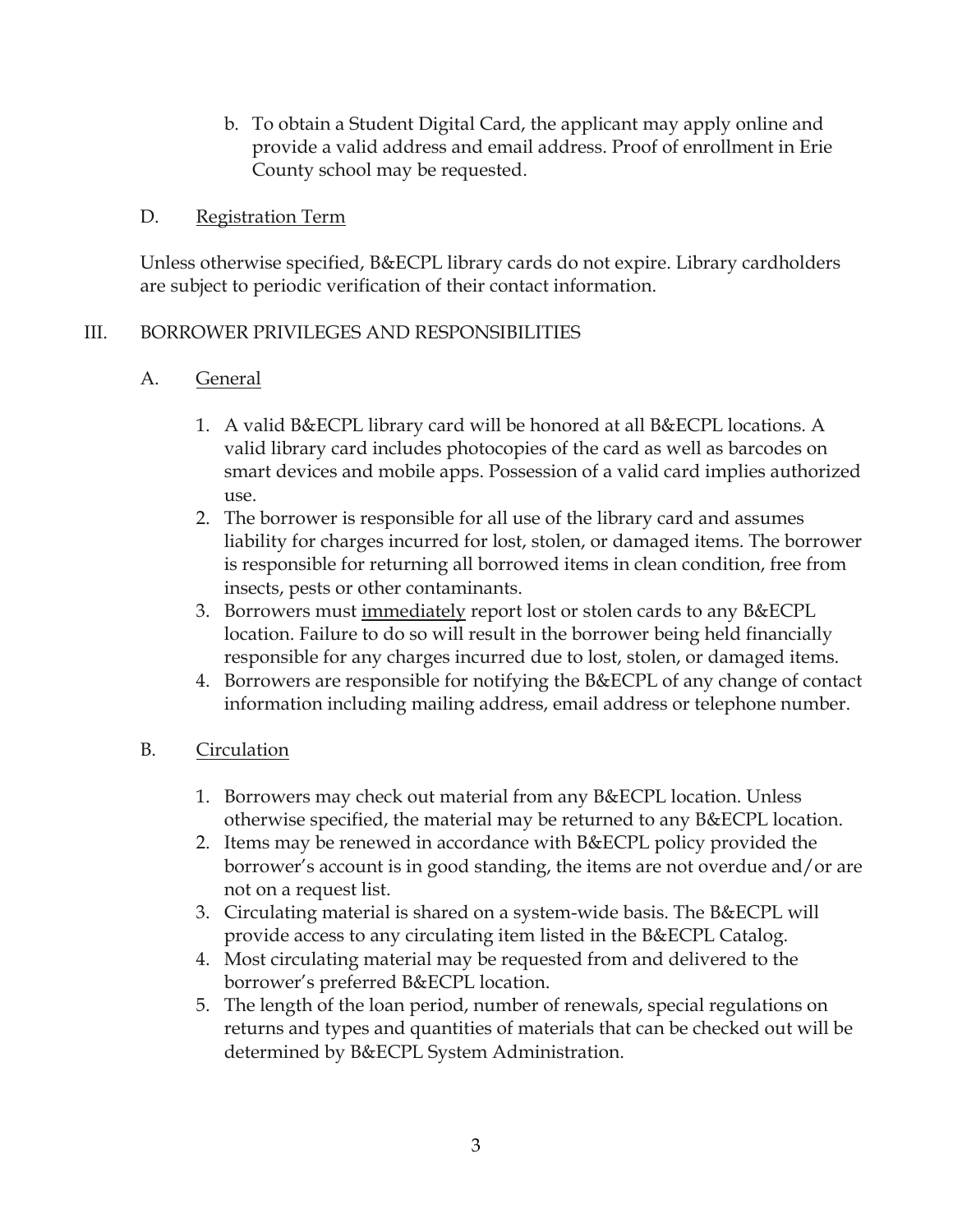## C. Youth Accounts

- 1. The borrower or the parent/legal guardian who has authorized the issuance of a library card by co-signing or consenting online to an application for a youth (16 and under) is responsible for compliance with all B&ECPL rules, all use made of the card and all charges incurred on it.
- 2. As with all library materials, programs and services, parents/legal guardians have the sole right and responsibility to decide what is appropriate for their child, except as otherwise prohibited by law.

## D. Charges

- 1. The borrower is responsible for all library material checked out on their library card. Pursuant to New York State Education Law Section 265, willful failure to return material may result in civil and criminal penalties.
- 2. Charges will be assessed for:
	- a. Lost or stolen materials; and
	- b. Any material damaged beyond normal wear and tear.
- 3. Other charges may include, but are not limited to, charges for missing media cases and returned checks.
- 4. Charges are also assessed for specified library services or items, including but not limited to, printing, making copies, flash drives, headphones and applicable maker space materials.
- 5. The B&ECPL will take appropriate action to collect charges, including possible referral to a third party debt recovery service, which will result in the assessment of an additional charge.
- 6. The B&ECPL partners with a third party debt recovery service to assist with the recovery of outstanding materials and charges. After a prescribed time period with excessive outstanding balances, borrower account information will be transmitted to a third party debt recovery service.
- 7. Account notifications are available but not a legal requirement. Non-receipt of a notice does not eliminate borrower liability for outstanding materials or charges.

#### E. Borrower Account Status

It is the borrower's responsibility to ensure their account remains in good standing. Reasons a borrower's account and/or other library privileges may be blocked or barred include, but are not limited to:

- 1. Failure to return library materials;
- 2. Accumulating charges on borrower's account that exceed prescribed limits in accordance with B&ECPL procedure;